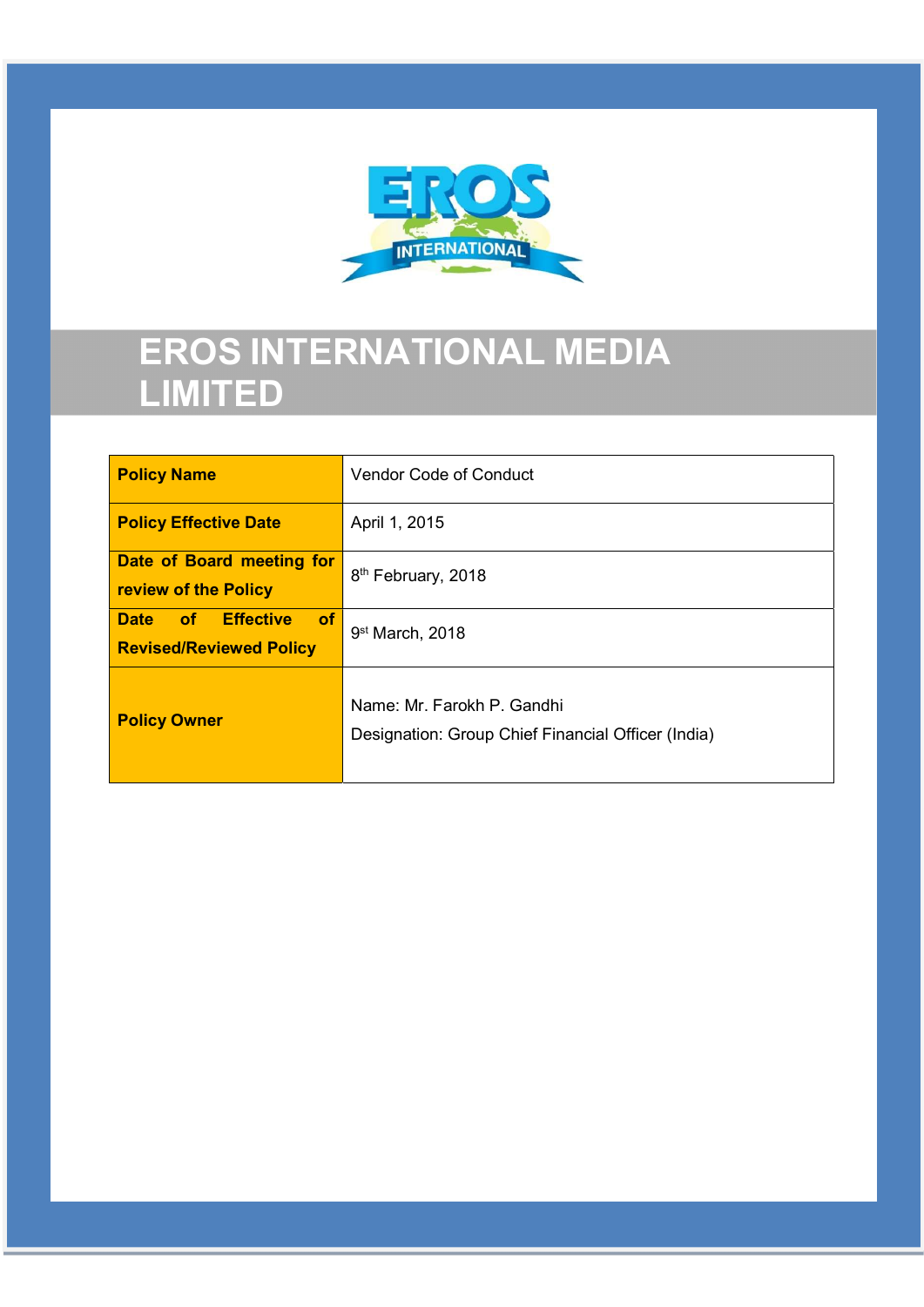# **CONTENTS**

| Sr. No.      | <b>Particulars</b>        | Page No. |
|--------------|---------------------------|----------|
|              | <b>Preamble</b>           | 3        |
| $\mathbf{2}$ | <b>Policy Objectives</b>  | 3        |
| 3            | <b>Policy</b>             | 4        |
| 4            | <b>Reporting Concerns</b> | 8        |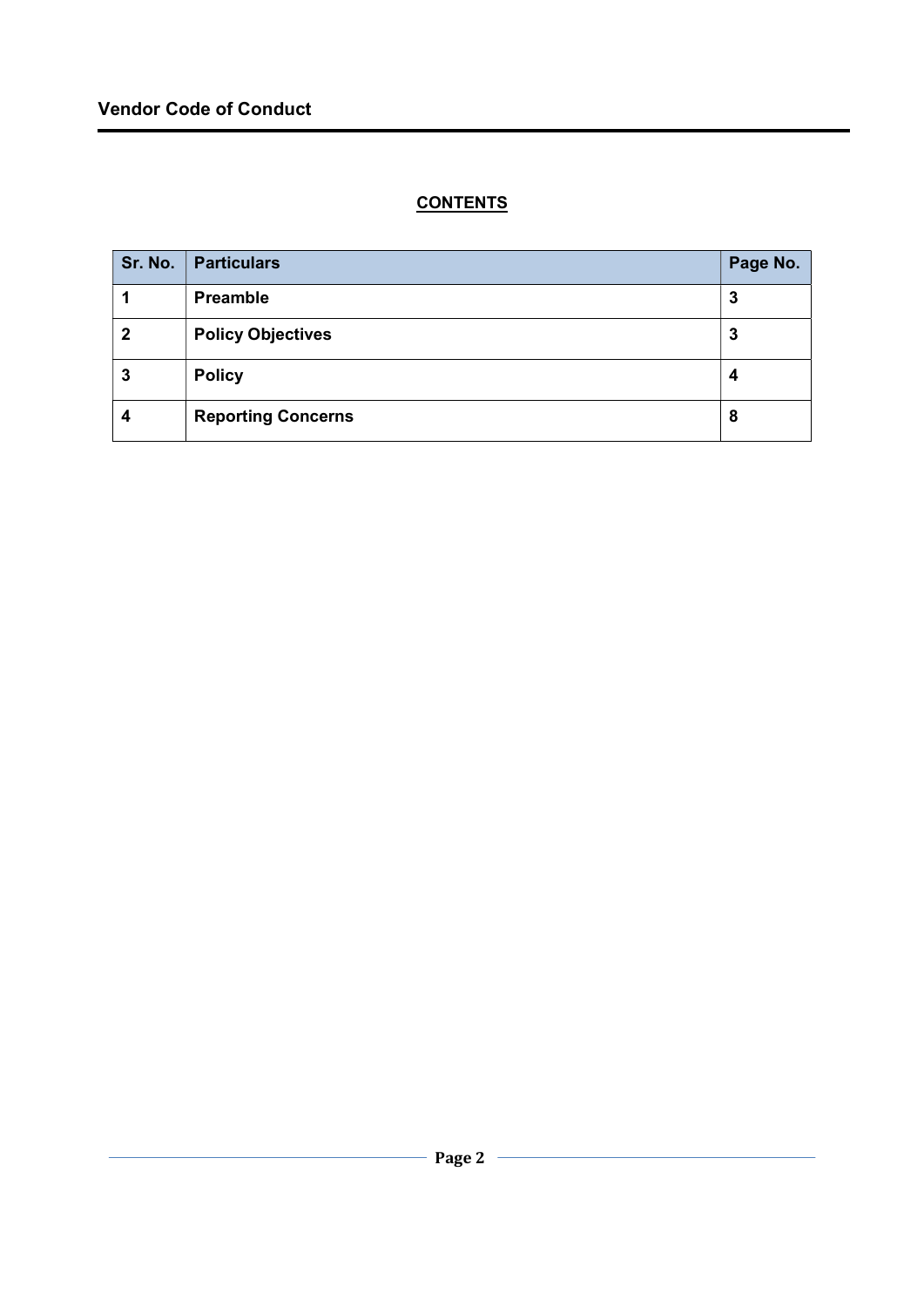# 1. Preamble

Eros International Media Limited and its subsidiaries and affiliates (collectively, "Eros International") is committed to comply with all the applicable laws and regulations of the countries and regions in which we operate and to conduct our business activities in an honest and ethical manner. Eros International requires each of its Vendors (as defined below) to comply with all of the principles in this Vendor Code of Conduct ("Code"). In addition, Vendors are required to comply with all applicable laws and regulations. Where local laws conflict with this Code, Vendor shall comply with the more restrictive one.

This Code outlines Eros International's expectations, standards and requirements for Vendor conduct pertaining to the protection of human rights, promotion of health, safety and safe working conditions, and responsible management practices pertaining to environmental protection issues and high ethical standards.

Compliance by a Vendor with this Code is a condition of doing business with Eros International. For purposes of this Code, "Vendor" shall mean a vendor or supplier, and all of its subsidiaries and affiliates, including all Employees employed or engaged by any of the foregoing, who produces films/distribution activities, and/or services for use by Eros International.

For purposes of this Code, "Employees" shall mean all employees including temporary, migrant, student, contract, direct employees, agent, contractor, subcontractor and other personnel of the Vendors, associated with Eros International.

#### 2. Policy Objectives

Vendors are independent entities from Eros International. However, the while conducting business, the practices and actions of Vendors and their representatives with or on behalf of Eros International, may significantly impact and reflect upon our Company. Due to this, Eros International expects all its Vendors to follow high ethical standards as set forth in this Code, while conducting any business activities with or on our behalf of the Company.

Vendors should bring to the attention of Eros International, any event/situation that causes the vendors to operate in a way that may be in conflict with this Code. Vendors are requested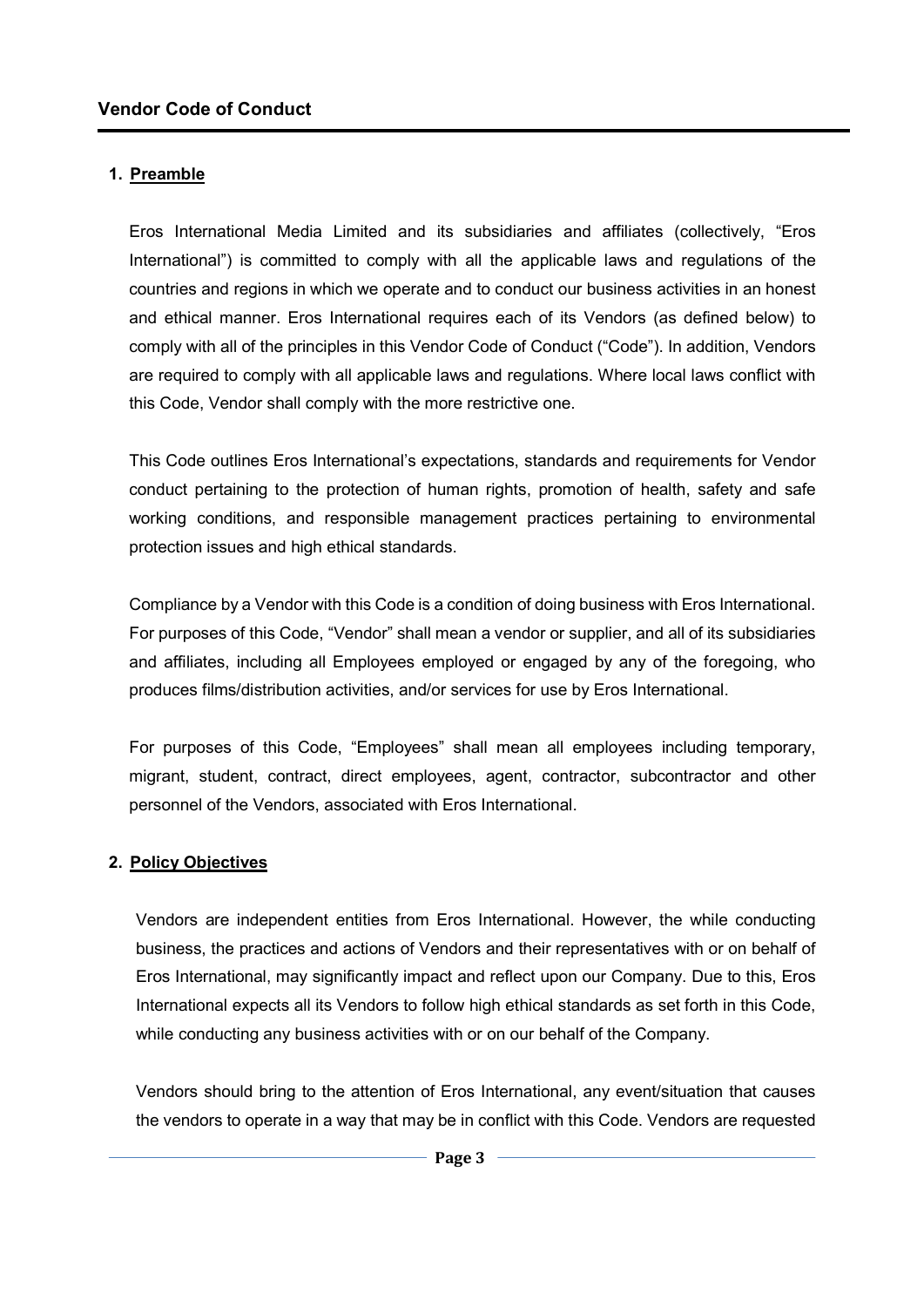for removal of any vendor or representative who behaves in a manner that is considered to be inconsistent with this Code.

# 3. Policy

## a. Human Rights

Eros International believes that all Employees deserves a fair and ethical workplace environment and must be treated with the utmost dignity and respect. Accordingly, Vendor must treat its Employees with dignity and respect at all times and Vendor shall (a) uphold the highest standards of human rights, (b) provide a mechanism for reporting human rights violations and (c) where it is allowed by law, have a system that allows its Employees to anonymously report concerns. Vendor shall ensure that the third-party recruitment agencies it uses are in compliance with the applicable provisions of law and this Code. The Company shall strive to adhere to the national and international standards on human rights and imbibe them in all the policies and systems.

#### b. Anti-Discrimination; Legal Right to Work

Vendor shall not discriminate against any of its Employees on the basis of race, age, disability, ethnicity, gender, pregnancy, marital status, parental status, social status, national origin, political or union affiliation, religion, sexual orientation in hiring and other employment practices or any other characteristic protected by local law, as applicable.

#### c. Anti-Harassment and Abuse

Vendor shall commit to provide a workplace free of physical, psychological, sexual or verbal abuse or other unlawful harassment. Threats or other forms of intimidation are prohibited.

Employees should be treated with respect and dignity and should not be subjected to any form of physical abuse or discipline, the threat of physical abuse, sexual or other harassment and verbal abuse or other forms of intimidation.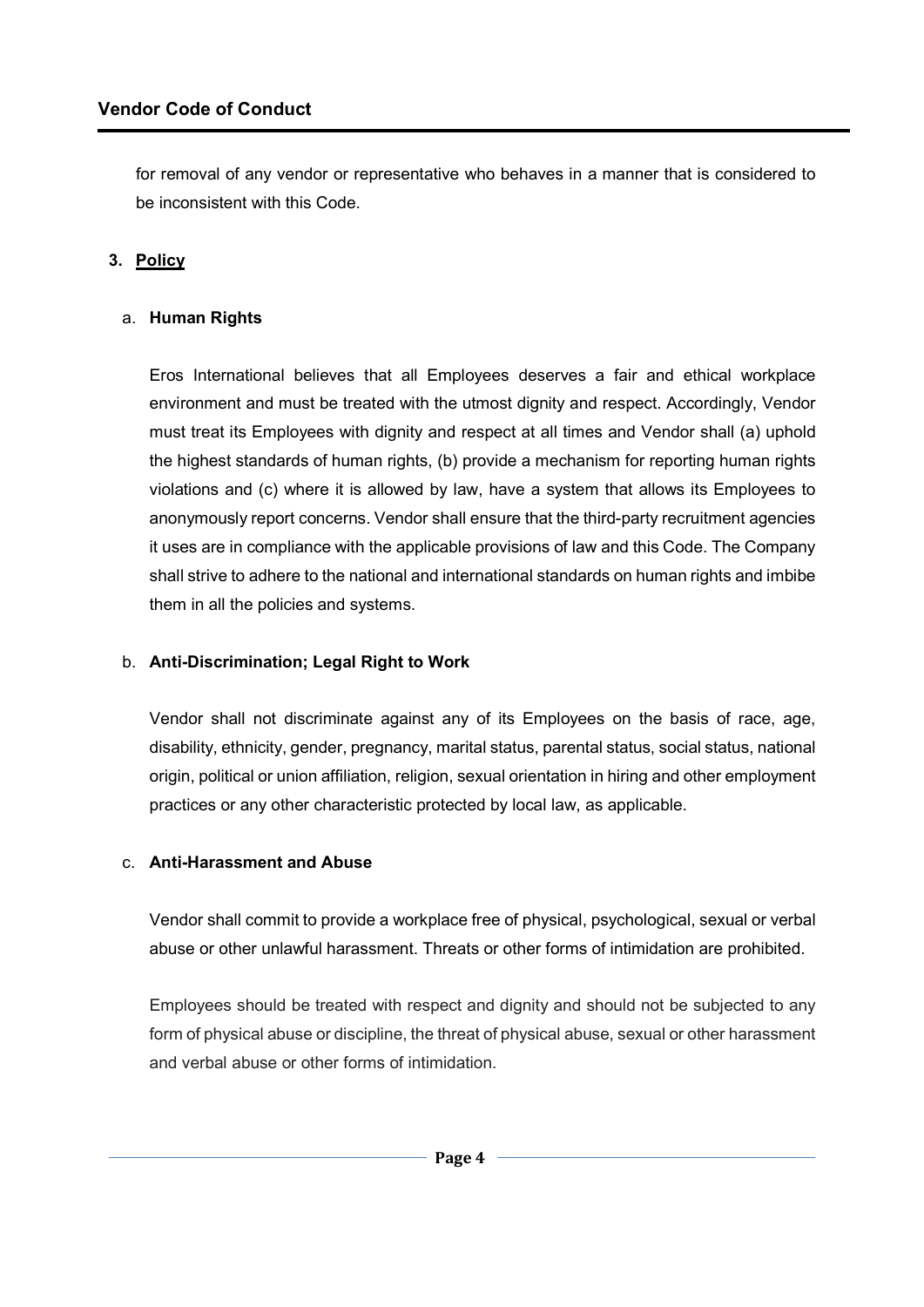#### d. Compensation and Working Hours

Vendors shall comply with applicable wage and labor laws and regulations governing Employee compensation and working hours. Employees with same qualifications, skills, experience and performance shall receive equal pay for equal work in accordance with applicable labour laws.

#### e. Forced Labor

Vendor shall ensure that all work is voluntary. All forms of forced and bonded labour are prohibited including compulsory overtime. Employees should be able to voluntarily end their employment without any restrictions. Any restrictions on Employees to voluntarily end their employment, such as excessive notice periods or substantial fines for terminating their employment contracts, are prohibited.

#### f. Child Labor

Employment of children in any form is strictly prohibited. Vendor shall employ only those employees, who meet the minimum age criterion of 14 years or legal minimum age for working in any specific country, whichever is greater. Further, Employees below 18 years of age should not be employed in hazardous conditions. All applicable laws relating to child labour including employment, wages, working hours, overtime and working conditions shall be complied with.

#### g. Discrimination

Employees should not be subjected to discrimination in employment, including hiring, compensation, promotion or discipline, on the basis of gender, race, religion, caste, age, disability, sexual orientation, pregnancy, marital status, nationality, political opinion, trade union affiliation, social or ethnic origin or other status protected by law.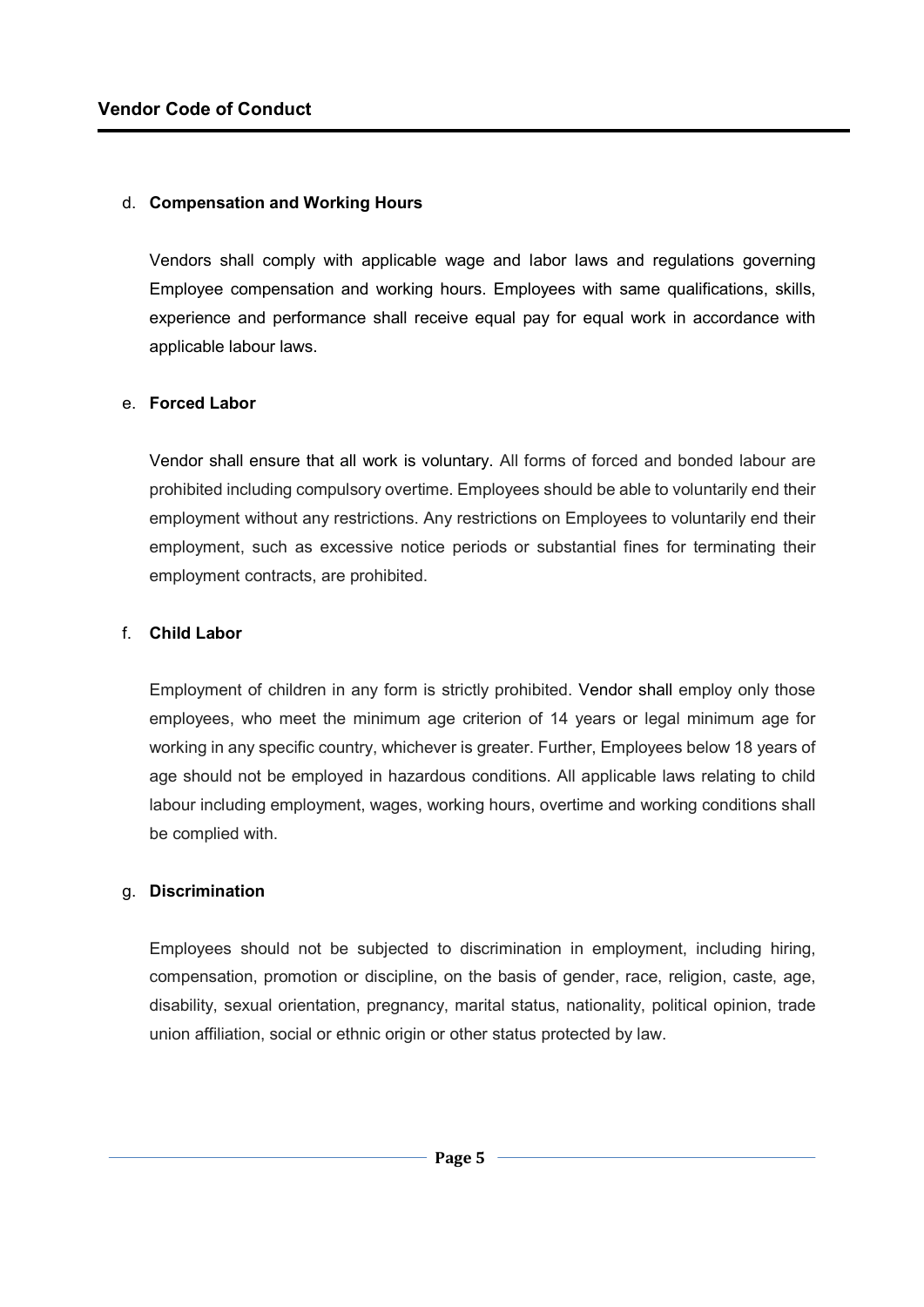#### h. Wages & Benefits

Employees should be paid in a timely manner and at a rate not less than the minimum wage as required by State & Regional laws. Employees should also be provided with legallymandated benefits, including holidays and leaves, and statutory compensations at the time of ending employment.

## i. Working Hours

The duration of working hours including overtime shall not exceed 60 hours per week. Suppliers should comply with applicable laws governing regular working hours and overtime hours. All overtime hours are voluntary and should be compensated as per legal requirements. Employees should be provided with at least 24 consecutive hours of rest in every 7 day periods.

#### j. Health & Safety

Employees should be provided with safe and healthy working conditions including first aid, fire safety, emergency evacuation and other basic requirements such as canteen / dining area, drinking water, sanitation etc.

#### k. Environment

Environmental initiatives are considered an integral part of responsible production/distribution activities. The Company shall develop a systematic Environmental Management System (EMS) to prevent, mitigate and control environmental damages and disasters involved during the film production process. Reasonable measures should be taken to avoid any adverse impact on human health and/or the environment by avoiding or minimising pollution from manufacturing activities, and promoting sustainable use of such resources as energy and water. The Company shall disclose on its environmental performance to the stakeholders in a fair and transparent manner.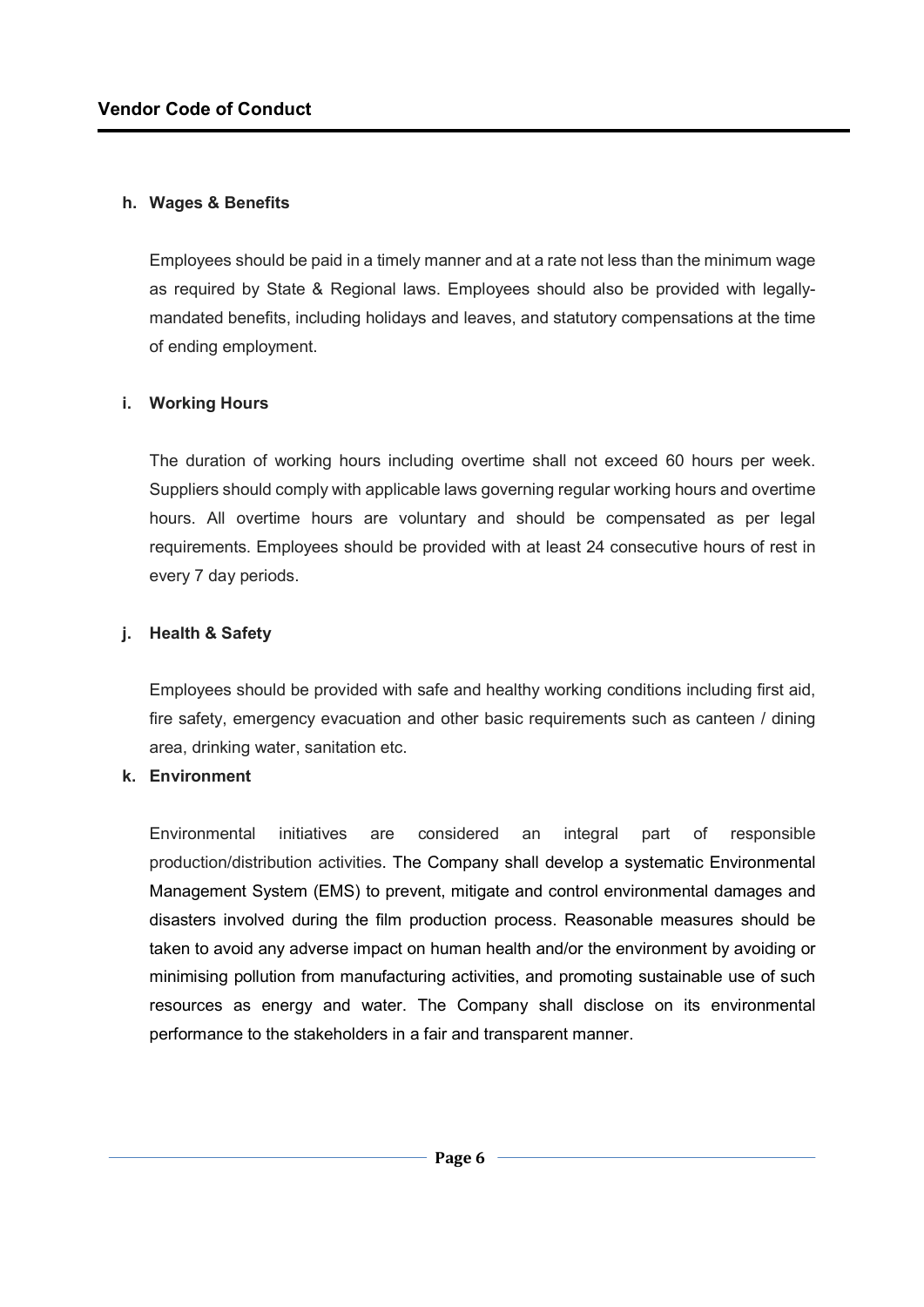## l. Compliance with Local Law

Vendors shall comply with all local and national laws and regulations of the jurisdictions in which the suppliers are doing business as well as the practices of their industry. Vendors shall further work with other sub suppliers who are committed to meeting required standards as per local & national laws.

## m. Business Integrity, Anti Bribery

Business must be carried out with a high degree of ethics, honesty and fair dealings and does not engage in threats, bribery or corrupt practices. The offering, paying, soliciting or accepting of bribes or kick-backs, including facilitation payments, is strictly prohibited.

## n. Use of Physical and Intellectual property assets of the Company

Vendors shall comply with the intellectual property ownership rights of Eros International and others including but not limited to patents, trademarks, and trade secrets and use software, hardware and content only in accordance with their associated license or terms of use;

Vendors shall protect and responsibly use the physical and intellectual property of Eros International and use such assets only when authorized by Eros International to do so. Vendors shall use Eros International's provided information technology and systems primarily for Eros International business related purposed only.

Eros International's policy prohibits vendors from using Eros International-provided assets, technology or systems to create, access, store, print, solicit, or send any material that is harassing, discriminating, abusive, threatening violence or similarly inappropriate or unlawful;

## o. Avoid Insider Trading